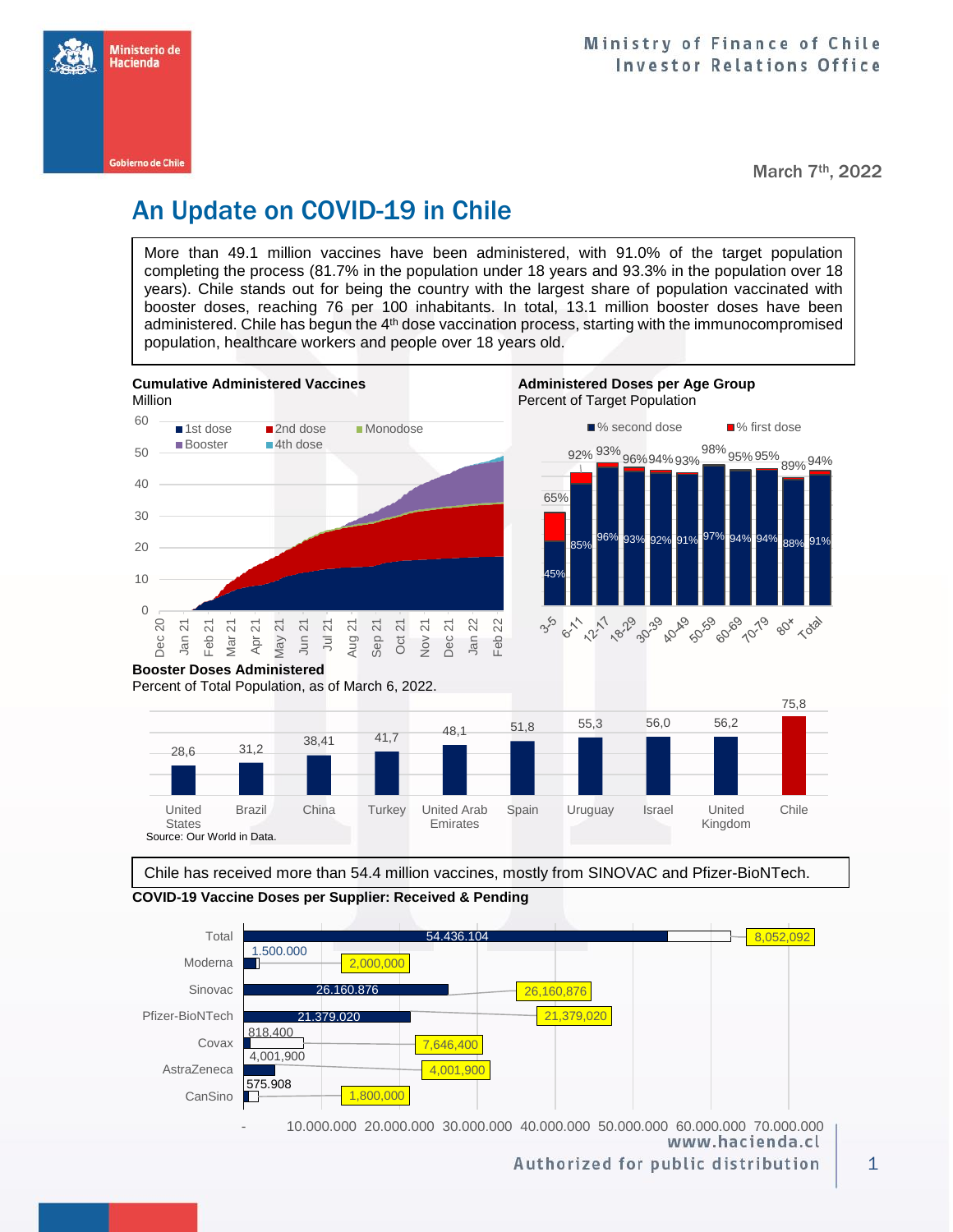



March 7th, 2022

During last weeks cases have been decreasing as well PCR test positivity rates. Although both indicators haave reached high levels, ICU occupancy levels, deaths and hospital capacity remain at moderate levels.

### **COVID-19 Cases in Chile PCR Test Positivity Rate**



## . Data through March 6<sup>th</sup>.



Currently, 48.9% of the national population is in Paso 4 (Step 4) and 36.9% of its population is in Paso 3 (Step 3).